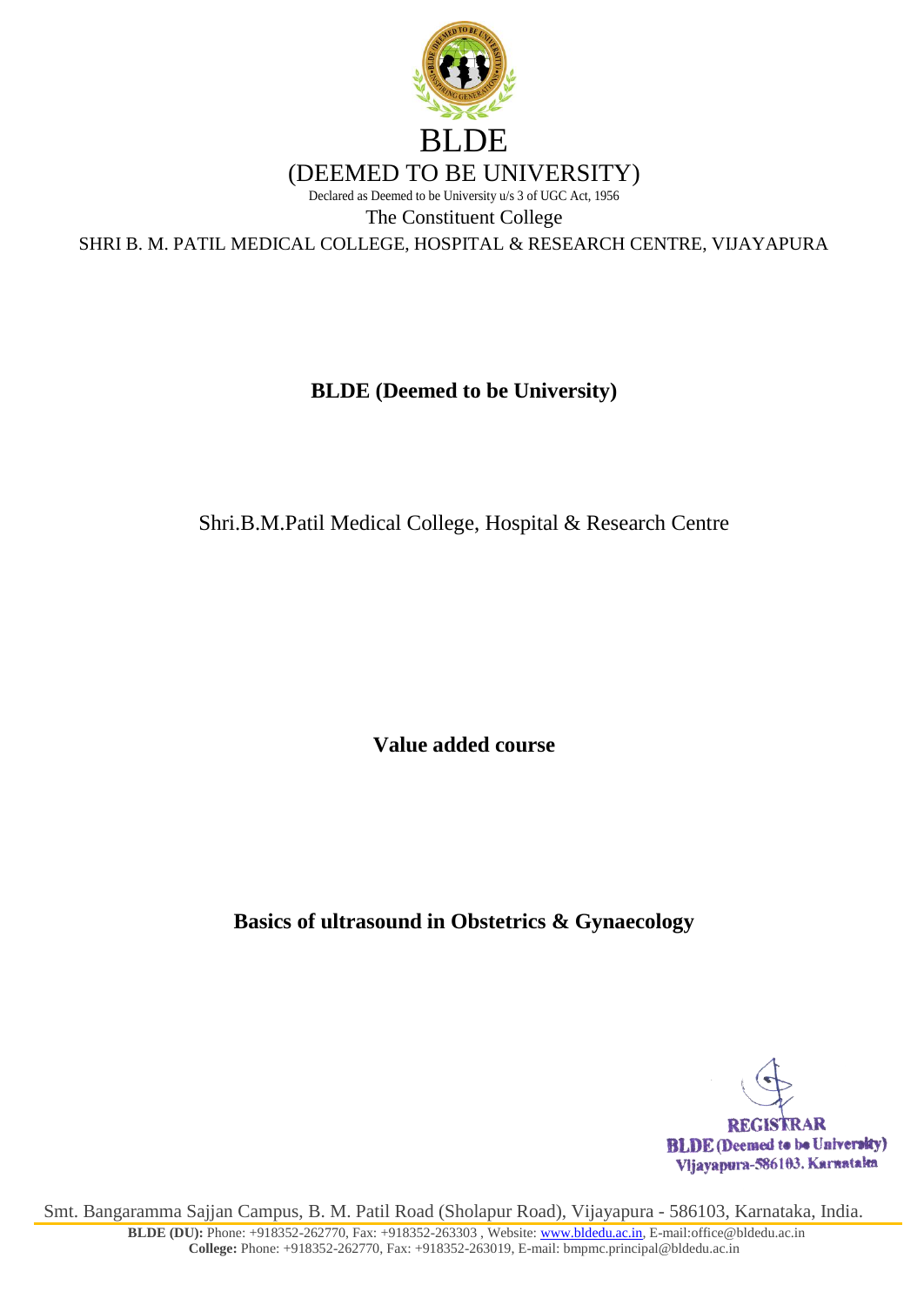

Declared as Deemed to be University u/s 3 of UGC Act, 1956

The Constituent College

SHRI B. M. PATIL MEDICAL COLLEGE, HOSPITAL & RESEARCH CENTRE, VIJAYAPURA

## **Department of obstetrics & Gynaecology**

#### **Preamble**

Ultrasound was first introduced by Ian Donald in 1958 from Glasgow, UK (father of Ultrasonography). The Ultrasonography has become a very useful diagnostic tool in Obstetrics Gynaecology. It is commonly used diagnostic test due to high safety more acceptance and low cost.

The introduction of Ultrasound to Obstetrics and gynaecology has made tremendous impact to patient care as it allowed imaging of the fetus and placenta in obstetrics and maternal internal organs in gynaecology with such clarity to allow advanced diagnosis and also to guide various life saving interventions.

## **Objectives**

- 1. Understand ultrasound principles and explain the basic physical properties of ultrasound.
- 2. Perform appropriate ultrasound examination of female genital organs & during pregnancy.

## **Duration of course**

The duration of course will be for 3months (20hrs). Each week, of 1 day schedule on Saturday 2hr of teaching from evening 5.00pm -7.00pm( Nov2020-Jan2021)

## **Target group**

- 1. Post graduates of Dept. of OBG.
- 2. Internee's
- 3. Post graduates of other allied depts.(Radiology)
- 4. They practioners of OBG in district of Vijayapura and Bagalkot.

**REGISTRAR BLDE** (Deemed to be University) Vljavapura-586103. Karnataka

Smt. Bangaramma Sajjan Campus, B. M. Patil Road (Sholapur Road), Vijayapura - 586103, Karnataka, India.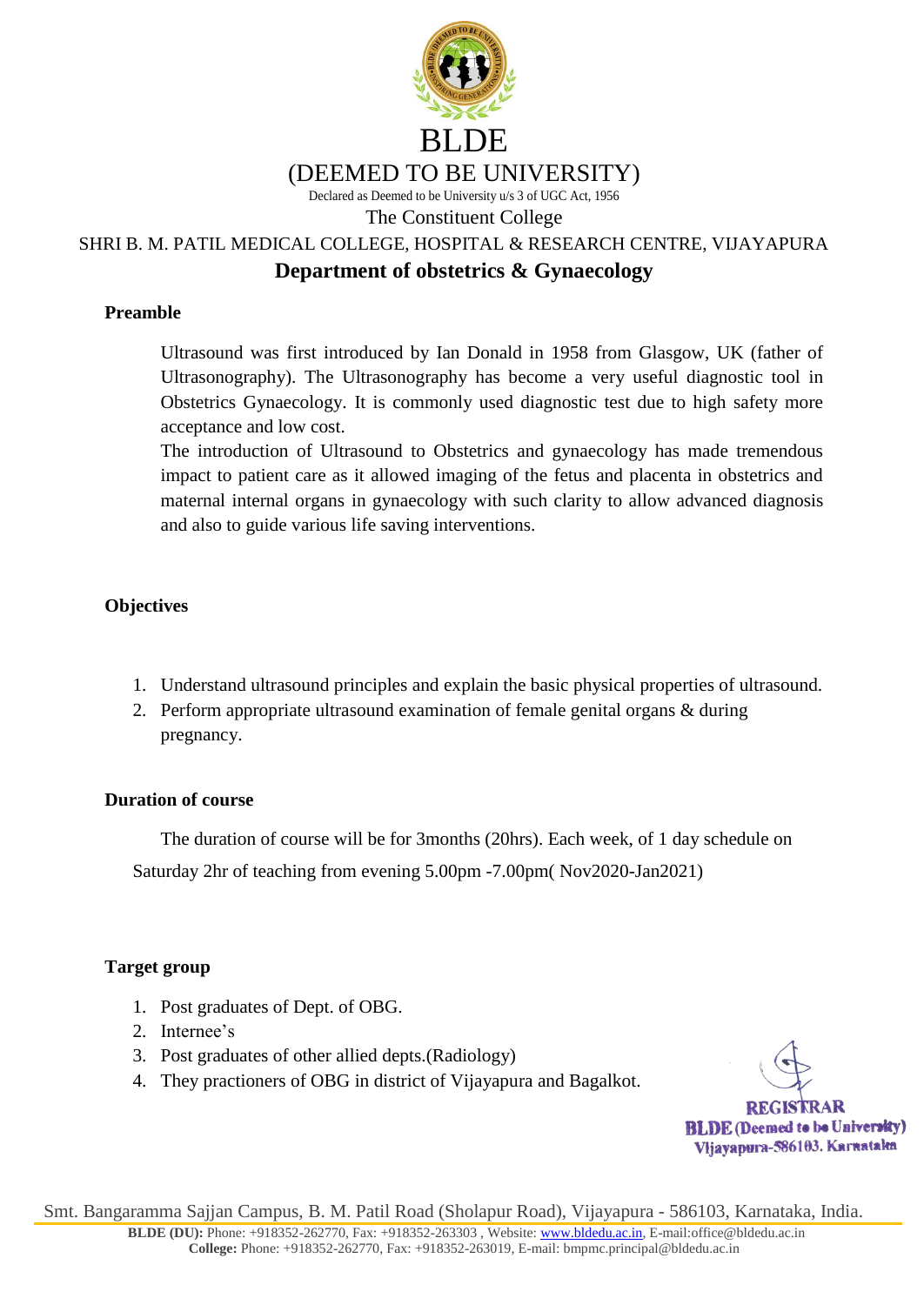

# SHRI B. M. PATIL MEDICAL COLLEGE, HOSPITAL & RESEARCH CENTRE, VIJAYAPURA **Eligibility for Admission**

All post graduates and Internees from the department of Obstetrics & Gynaecology in BLDE (DU) Vijayapur will be eligible for the admission to in "Basics of ultrasound in Obstetrics and Gynaecology

#### **Evaluation**

- a. Instructions will be in English.
- b. Evaluation will be based on CGPA.
- c. Evaluation of course will be on the basis of attendance, behavior and discipline, marks obtained in written examination.

#### **Credits awarding methodology.**

Every 4 hrs of attending the teaching learning session will be awarded one credit point.

20hrs – 5 credit points.

After successful completion of course and examination, certificate will be issued with the credit hours by the BLDE (Deemed to be University),

#### **Teaching –Learning methodology**

The classes will be mainly interactive with videos and images of various topics and will be taught how to do basic ultrasound in obstetrics & Gynaecology practice.

Students will be encouraged to interact freely. Later they will be encouraged to use the knowledge practically on patients under the guidance of faculty and staff.

Examination: A written test will be conducted at the end of the course. Concerned to the basic aspects of ultrasound in obstetrics and gynecology will be conducted at the end of course.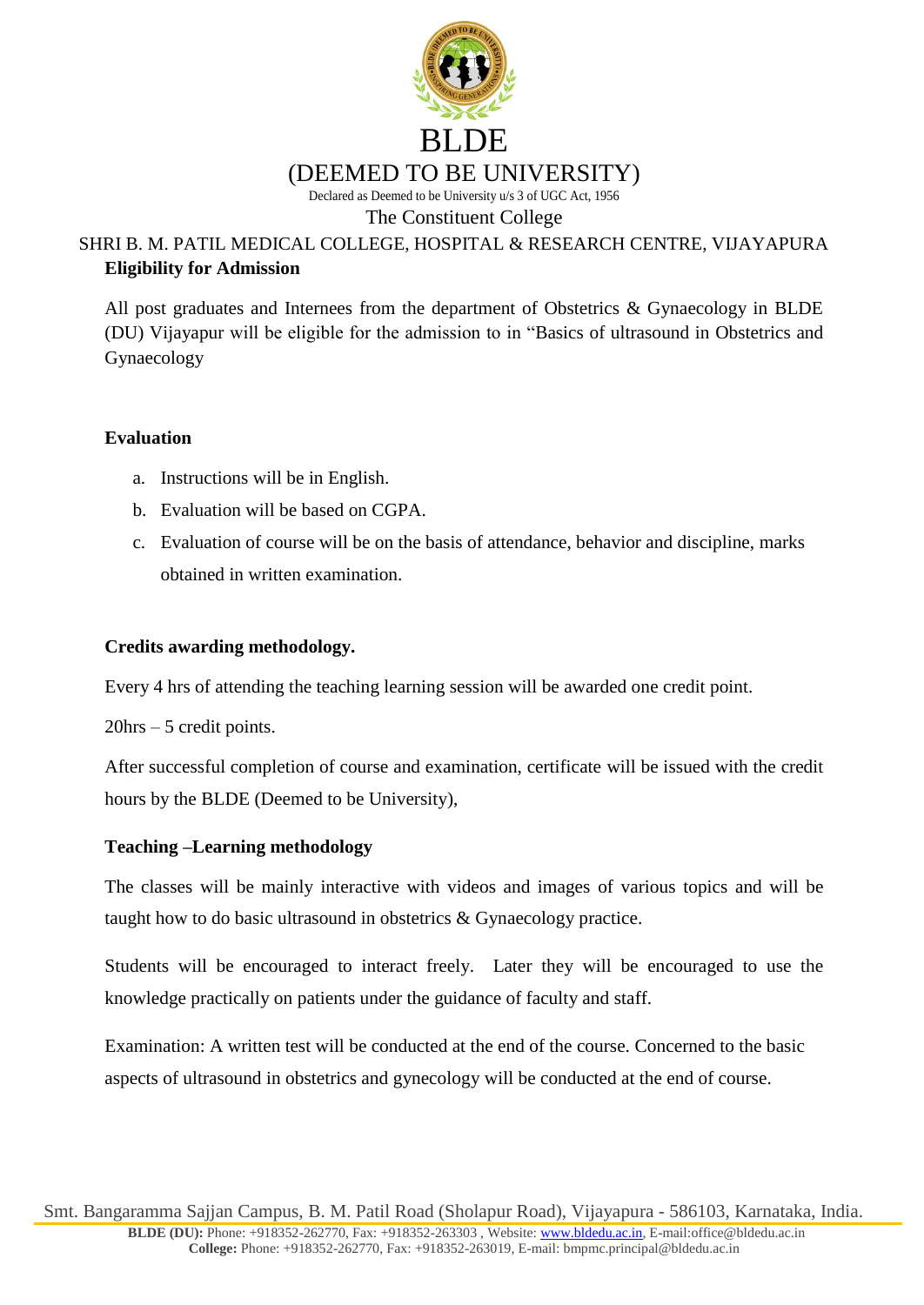

# (DEEMED TO BE UNIVERSITY)

Declared as Deemed to be University u/s 3 of UGC Act, 1956

The Constituent College

## SHRI B. M. PATIL MEDICAL COLLEGE, HOSPITAL & RESEARCH CENTRE, VIJAYAPURA **CALENDER OF EVENTS**

| Sl.No          | <b>Content</b>                           | <b>Hours</b> | <b>Name of Staff</b> | <b>Dates</b> |
|----------------|------------------------------------------|--------------|----------------------|--------------|
| $\mathbf{1}$   | Biophysics of ultrasound (Basic aspects) | 2hrs         | Dr.Shreedevi.kori    | $07-11-2020$ |
| $\overline{2}$ | Ultrasound evaluation during first       | 2hrs         | Dr.Shobha.Shiragur   | 21-11-2020   |
|                | trimester of pregnancy                   |              |                      |              |
| 3              | Ultrasound evaluation of normal fetal    | 2hrs         | Dr.Ravi              | 28-11-2020   |
|                | anatomy                                  |              |                      |              |
| $\overline{4}$ | Role of ultrasound in evaluation of soft | 2hrs         | Dr.Suvarna.Nandi     | 5-12-2020    |
|                | tissue markers                           |              |                      |              |
| 5              | Ultrasound evaluation of fetal biometry  | 2hrs         | Dr.Rajasri.Yaliwal   | 12-12-2020   |
|                | and normal and abnormal fetal growth     |              |                      |              |
| 6              | Ultrasound evaluation of multiple        | 2hrs         | Dr.Neelamma.patil    | 19-12-2020   |
|                | pregnancy                                |              |                      |              |
| $\overline{7}$ | Diagnostic invasive test for chromosomal | 2hrs         | Dr.Sangamesh.S.M     | 26-12-2020   |
|                | abnormalities & NIPT                     |              |                      |              |
| 8              | Assessment of fetal well being           | 2hrs         | Dr.Aruna.Biradar     | 02-01-2021   |
|                | (Biophysical profile)                    |              |                      |              |
| 9              | The role of Doppler sonography in        | 2hrs         | Dr.S.R.Mudanur       | 09-01-2021   |
|                | Obstetrics                               |              |                      |              |
| 10             | The role of ultrasound in evaluating     |              | Dr.S.R.Mudanur/      | 16-01-2021   |
|                | bleeding in all trimesters of pregnancy  |              | Dr.Shreedevi.Kori    |              |
| 11             | Evaluation of female genital tract       | 2hrs         | Dr.Shivanand Patil   | 20-01-2021   |
| 12             | Role of ultrasound in AUB                | 2hrs         | Dr.S.R.Bidri         | 23-01-2021   |
| 13             | Role of ultrasound in Infertility        | 2hrs         | Dr.P.B.Jaju          | 27-01-2021   |
|                | evaluation & treatment                   |              |                      |              |
| 14             | Ultrasound in evaluation of adnexal      | 2hrs         | Dr.Laxmi.Sangolli    | 30-01-2021   |
|                | masses                                   |              |                      |              |

**REGISTRAR** Smt. Bangaramma Sajjan Campus, B. M. Patil Road (Sholapur Road), Vijayapura - 5881032 Khannedka, baidaiwersky)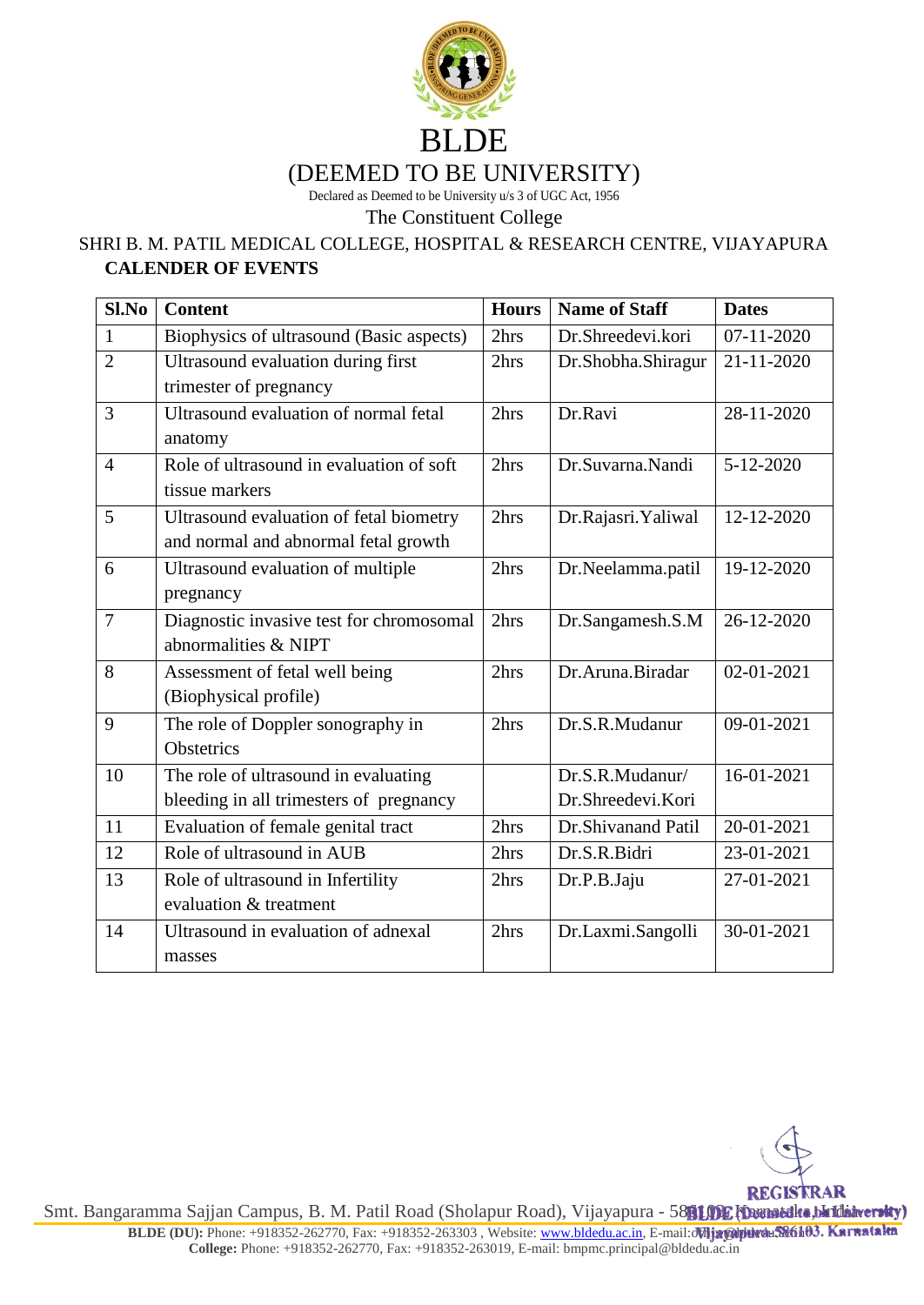

SHRI B. M. PATIL MEDICAL COLLEGE, HOSPITAL & RESEARCH CENTRE, VIJAYAPURA

#### **References**

- 1. ["Bill Garrett: Obstetrics practitioner helped develop ultrasound".](https://www.smh.com.au/national/bill-garrett-obstetrics-practitioner-helped-develop-ultrasound-20151210-gljyrn.html) The Sydney Morning Herald. Retrieved 17 August2018.
- 2. Woo, Joseph (2002). ["A short History of the development of Ultrasound in Obstetrics](http://www.ob-ultrasound.net/history1.html)  [and Gynecology".](http://www.ob-ultrasound.net/history1.html) ob-ultrasound.net. Retrieved 2007-08-26.
- 3. Merz, Eberhard (2005). [Ultrasound in obstetrics and gynecology](https://books.google.com/?id=eeLAOyt71w4C&pg=PA129&dq=fetal+sex+determination+accuracy+ultrasound+clinical#v=onepage&q=fetal%20sex%20determination%20accuracy%20ultrasound%20clinical&f=false) (2nd ed.). Stuttgart: Thieme. p. 129. [ISBN](https://en.wikipedia.org/wiki/ISBN_(identifier)) [978-1-58890-147-7.](https://en.wikipedia.org/wiki/Special:BookSources/978-1-58890-147-7)
- 4. Safety of ultrasonography in pregnancy: WHO systematic review of the literature and meta‐analysis. [M. R. Torloni](https://obgyn.onlinelibrary.wiley.com/action/doSearch?ContribAuthorStored=Torloni%2C+M+R) [,N. Vedmedovska](https://obgyn.onlinelibrary.wiley.com/action/doSearch?ContribAuthorStored=Vedmedovska%2C+N) [M. Merialdi](https://obgyn.onlinelibrary.wiley.com/action/doSearch?ContribAuthorStored=Merialdi%2C+M) [A. P. Betrán](https://obgyn.onlinelibrary.wiley.com/action/doSearch?ContribAuthorStored=Betr%C3%A1n%2C+A+P)  [T. Allen](https://obgyn.onlinelibrary.wiley.com/action/doSearch?ContribAuthorStored=Allen%2C+T) [R. Gonzalez](https://obgyn.onlinelibrary.wiley.com/action/doSearch?ContribAuthorStored=Gonz%C3%A1lez%2C+R) [L. D. Platt](https://obgyn.onlinelibrary.wiley.com/action/doSearch?ContribAuthorStored=Platt%2C+L+D) First published: 17 March 2009.

#### **Course Co-ordinator**

- 1. Dr.S.R.Mudanur, Prof. & HOD
- 2. Dr.Preeti Patil Asst. Professor

#### **Resource Faculty**

- Faculty from the dept of OBG, Shri B M Patil Medical College.
- Faculty from radiology department, Shri B M Patil Medical College.
- Experts from fetal medicine department of Vijayapur and Bagalkot Districts.

Smt. Bangaramma Sajjan Campus, B. M. Patil Road (Sholapur Road), Vijayapura **B588103; Radialaka, India.**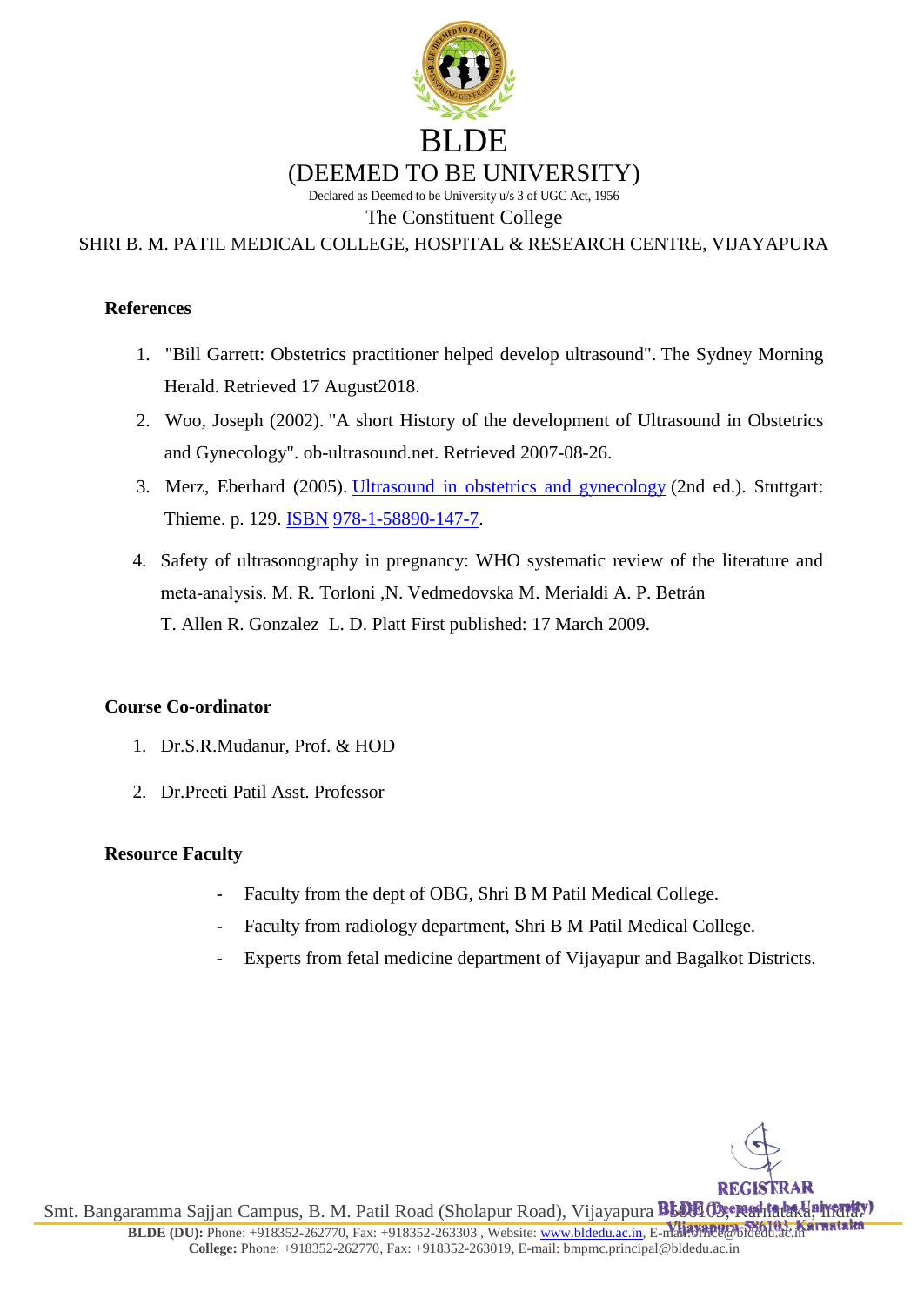# B.L.D.E.(DEEMED TO BE UNIVERSITY)<br>SHRI.B.M.PATIL MEDICAL COLLEGE.HOSP & R.C., VIJAYAPURA<br>DEPARTMENT OF OBSTETRICS & GYNAECOLOGY

Value added programme

28-11-2020

| SI <sub>NO</sub> | <b>NAME OF THE STAFF &amp; DESIGNATION</b> | Signature |
|------------------|--------------------------------------------|-----------|
| $\mathbf{1}$     | DR.S.R.MUDANUR<br>PROF. & HOD              |           |
| $\overline{2}$   | DR.P.B.JAJU<br><b>PROF</b>                 |           |
| 3                | DR.MRS.S.R.BIDRI<br>PROF.                  |           |
| $\overline{4}$   | DR.V.R.GOBBUR<br>PROF.                     |           |
| 5                | DR.MRS.NEELAMMA.PATIL<br><b>PROFESSOR</b>  |           |
| $6 \overline{6}$ | DR.MRS.GIRIJA.HANJAGI<br>ASSOC.PROF.       |           |
| $\overline{7}$   | DR.RAJASRI.YALIWAL<br>ASSOC.PROF.          |           |
| 8                | DR.SHOBHA.SHIRAGURS<br>ASSOC.PROF.         |           |
| 9                | DR.ARUNA.SNEMAGOUDA<br>ASSOC.PROF.         |           |
| 10               | DR.SANGMESH .S.M<br>ASSOC.PROF.            |           |
| 11               | <b>DR.SHRIDEVI KORI</b><br>ASSOC.PROF.     |           |
| 12               | DR.LAXMI.SANGOLI<br>ASST.PROF              |           |
| 13               | DR.PREETI.PATIL<br>ASST.PROF.              |           |
| 14               | DR.SUVARNA NANDI<br>SR.RESIDENT            | essigna   |
| 15               | DR.SHRUTI.B<br>SR.RESIDENT                 |           |
| 16               | DR.BASAVARAJ.PATIL<br><b>SR.RESIDENT</b>   |           |
| 17               | DR.SHIVAKUMAR.PUJERI<br>SR.RESIDENT        |           |
| 18               | DR.GAMINI.B.S<br>JR.RESIDENT               |           |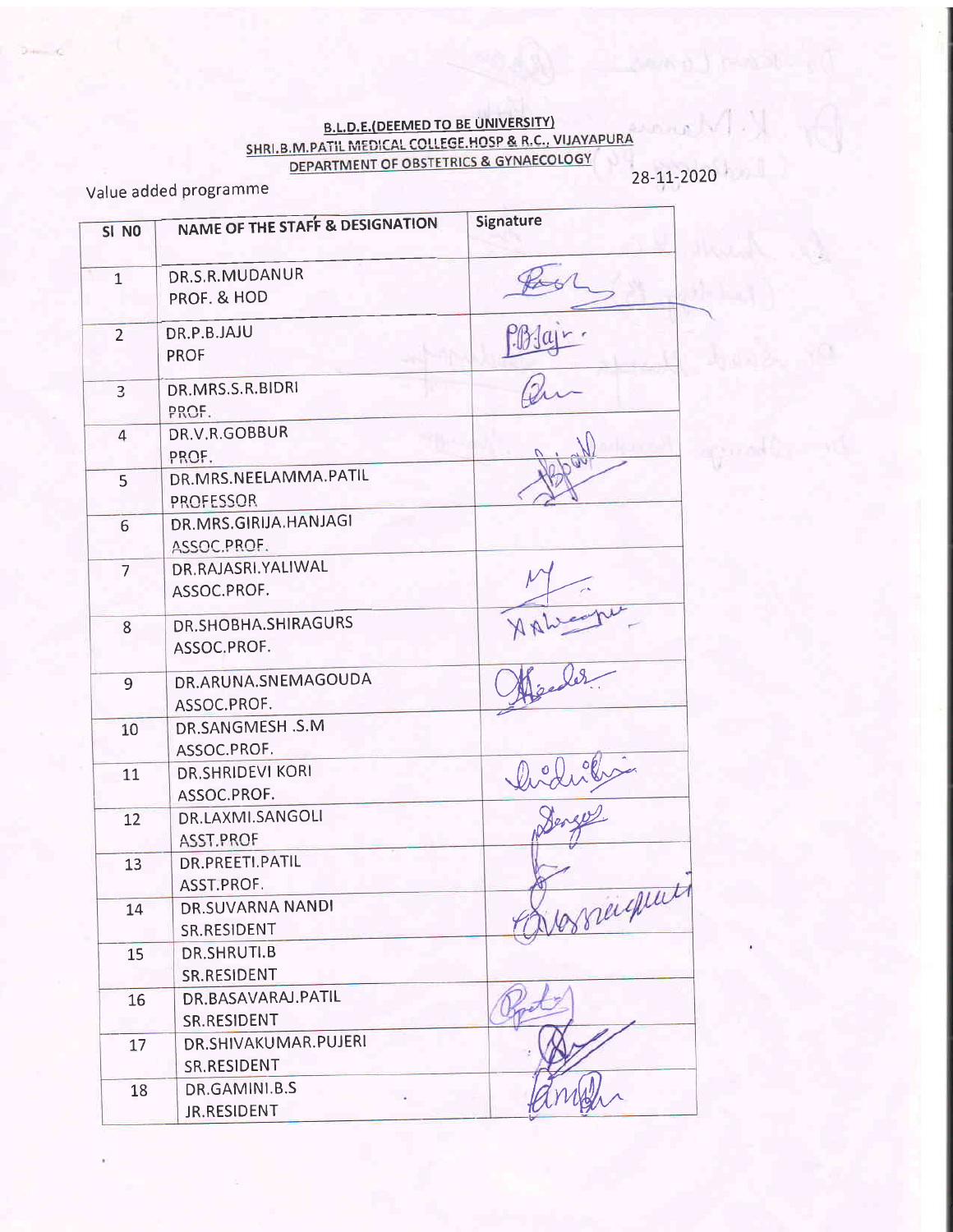| $\overline{S}$ l. |                           | Signature    |                                                |
|-------------------|---------------------------|--------------|------------------------------------------------|
| No                | Name of the students      |              |                                                |
| 19                | Dr. Thota Sai Tejaswi     |              |                                                |
| 20                | Dr. Soumya. Arun Nagmoti  |              |                                                |
| 21                | Dr.Sridevi.H.S            |              |                                                |
| $\overline{22}$   | Dr. Sindhu Manne          |              | Die monten Am T                                |
| 23                | Dr.P.S.Lakshmi Priya      |              | imaka-lingifandlah?                            |
| 24                | Dr.Jada Susmitha          |              | it I must had partners                         |
| 25                | Dr. Vijayalaxmi           | <b>A-390</b> | fi malt males a Marti<br>of dam small and simp |
| 26                | Dr.Jayasree.J             | Jayah        |                                                |
| 27                | Dr.Priyanka Umbarje       |              |                                                |
| 28                | Dr.K.Lathavarma           |              |                                                |
| 29                | Dr. Vaishnavi Malji       | réaismas 1   |                                                |
| 30                | Dr.Monika Kanni           |              |                                                |
| 31                | Dr.Ragavendra Lokur       |              |                                                |
| 32                | Dr.Gauri Bankapur         | ausi         |                                                |
| $33 -$            | Dr.Kada Vishnu Priya      |              |                                                |
| 34                | Dr. Sona Tejaswi.M.R      |              | 有限行政工作                                         |
| 35                | Dr.A.Naveena              |              |                                                |
| 36                | Dr. Yeturi Sushmitha      | 4 eubourtle  |                                                |
| 37                | Dr. Yamini Ponugoti       |              |                                                |
| 38                | Dr.K.Priyanka             | Ehiparde     |                                                |
| 39                | Dr.Eldrida Fernandes      |              |                                                |
| 40                | Dr. Priyanka Bhuvanendran |              |                                                |
| 41                | Dr.Nimmala Snigdha        | nrq:         |                                                |
| 42                | Dr.Lavanya vodnala        |              |                                                |
| 43                | Nivedita Kadu             |              |                                                |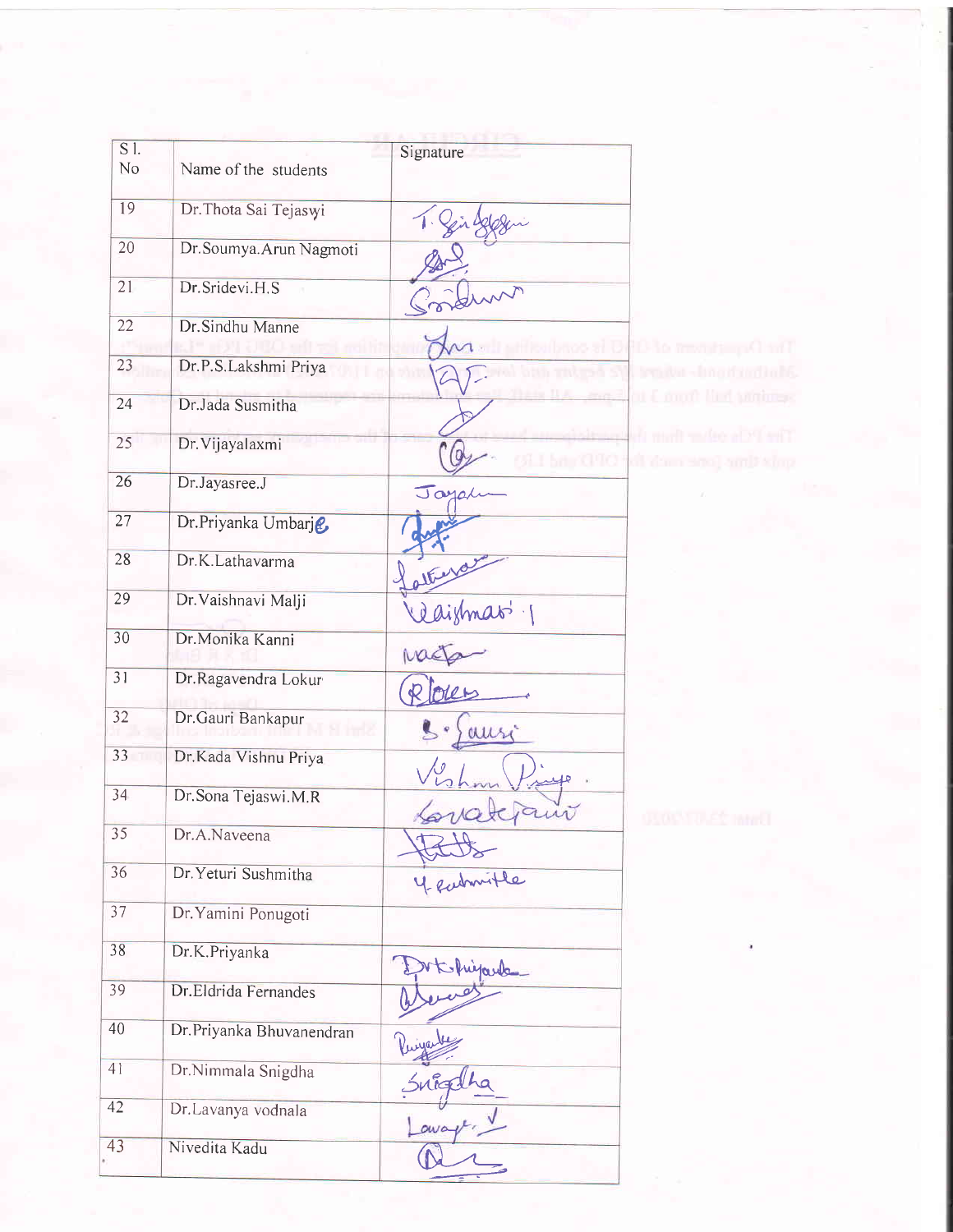**NAME OF THE STAFF & DESIGNATION Signature** SI NO PGs of Radiology Dept. Dr. K. Manau (Radislogy 400 Sur- $\overline{2}$ Sanding type Or saad mustafa  $\overline{3}$ Dr. Shauryor Kaushal 4 Dr. Ravillumor 万. Professor & Head Dept. of Obstetrics & Gynecology BLDE (Deemed to be University) Hospital & Research Centre, Vijayapura-586103.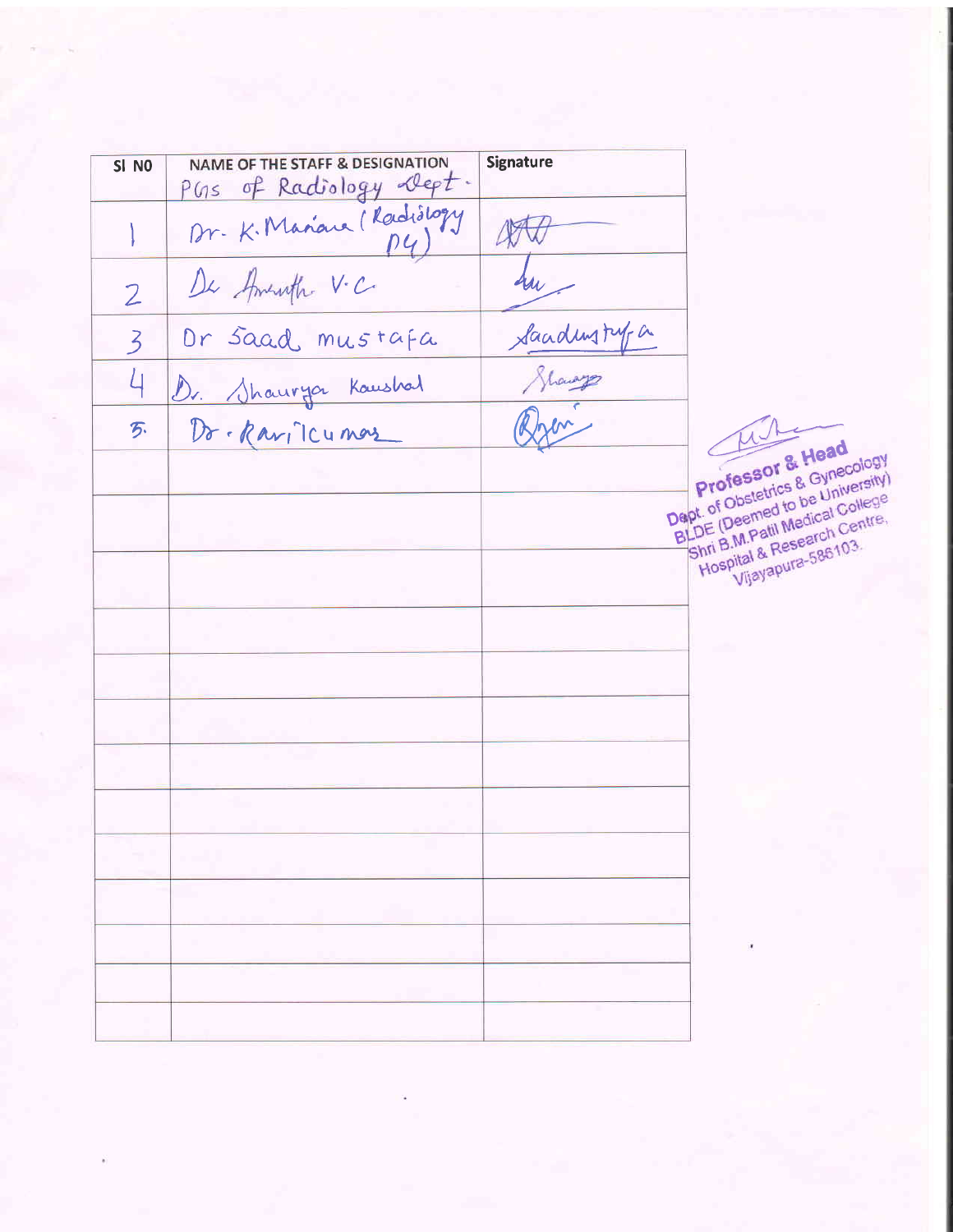**NAME OF THE STAFF & DESIGNATION Signature** SI NO PGs of Radiology Dept. Dr. K. Marian (Radislogy  $\mathbb{R}$ Sur - $\overline{2}$ Sandingty a Or saad mustafa  $\overline{3}$ 4 Dr. Shaurya Kaushal Dr. Ravillumore 万.

Professor & Head Dept. of Obstetrics & Gynecology BLDE (Deemed to be University) Shri B.M.Patil Medical College Hospital & Research Centre. Vijayapura-586103.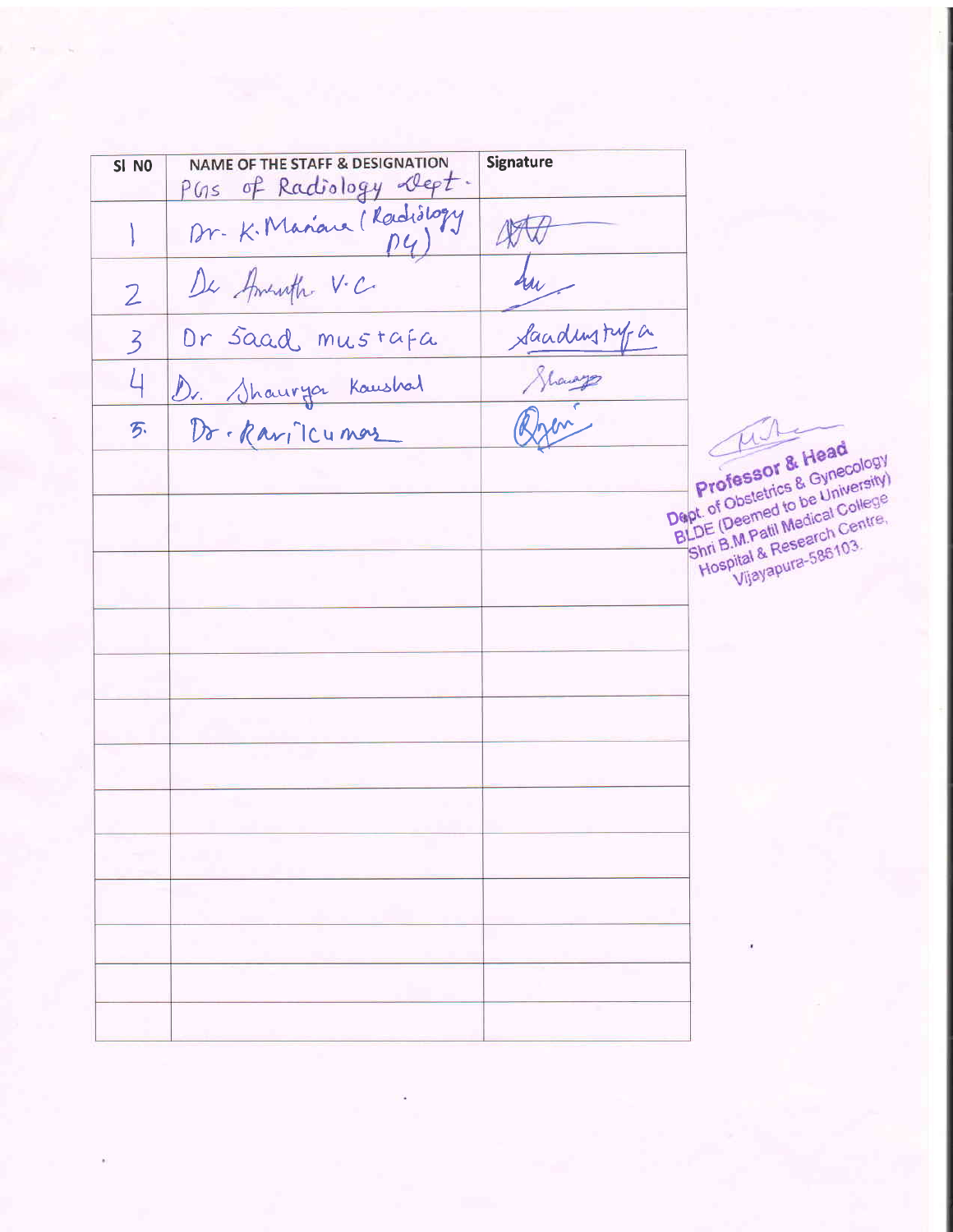**BLDE** (Deemed to be University) **REGISTRAR OFFICE**  $DATE: 2911522$ INWARD No. 1615



RI DE

(DEEMED TO BE UNIVERSITY)

Declared as Deemed to be University u/s 3 of UGC Act, 1956

The Constituent College

SHRI. B. M. PATIL MEDICAL COLLEGE, HOSPITAL & RESEARCH CENTRE, VIJAYAPURA

# **Department of Obstetrics & Gynaecology**

Ref. No. 241/20.

Date:28-10-2020

From Professor and Head Department of OBG BLDE (Deemed to be University) Shri B.M. Patil Medical College, Hospital and Research Center Vijayapura, Karnataka.

T<sub>0</sub> The Registrar **BLDE** (Deemed to be University) Vijayapura, Karnataka.

Subject: Regarding permission to start a new value added course titled "Basics of Ultrasound in Obstetrics and Gynecology".

Respected Sir,

We would like to start a new value added course titled- "Basics of Ultrasound in Obstetrics and Gynecology" from this academic year (2020-21) in the Department of OBG. So, we request your kind self to grant permission for the same.

Thanking you

Professor and Head  $F\sigma\alpha$ Department of OBG **Professor & Head** 

Dept. of Obstetrics & Gynecology **BLDE (Deemed to be University)** Shri B.M.Patil Medical College Hospital & Research Centre, Vijavapura-586103.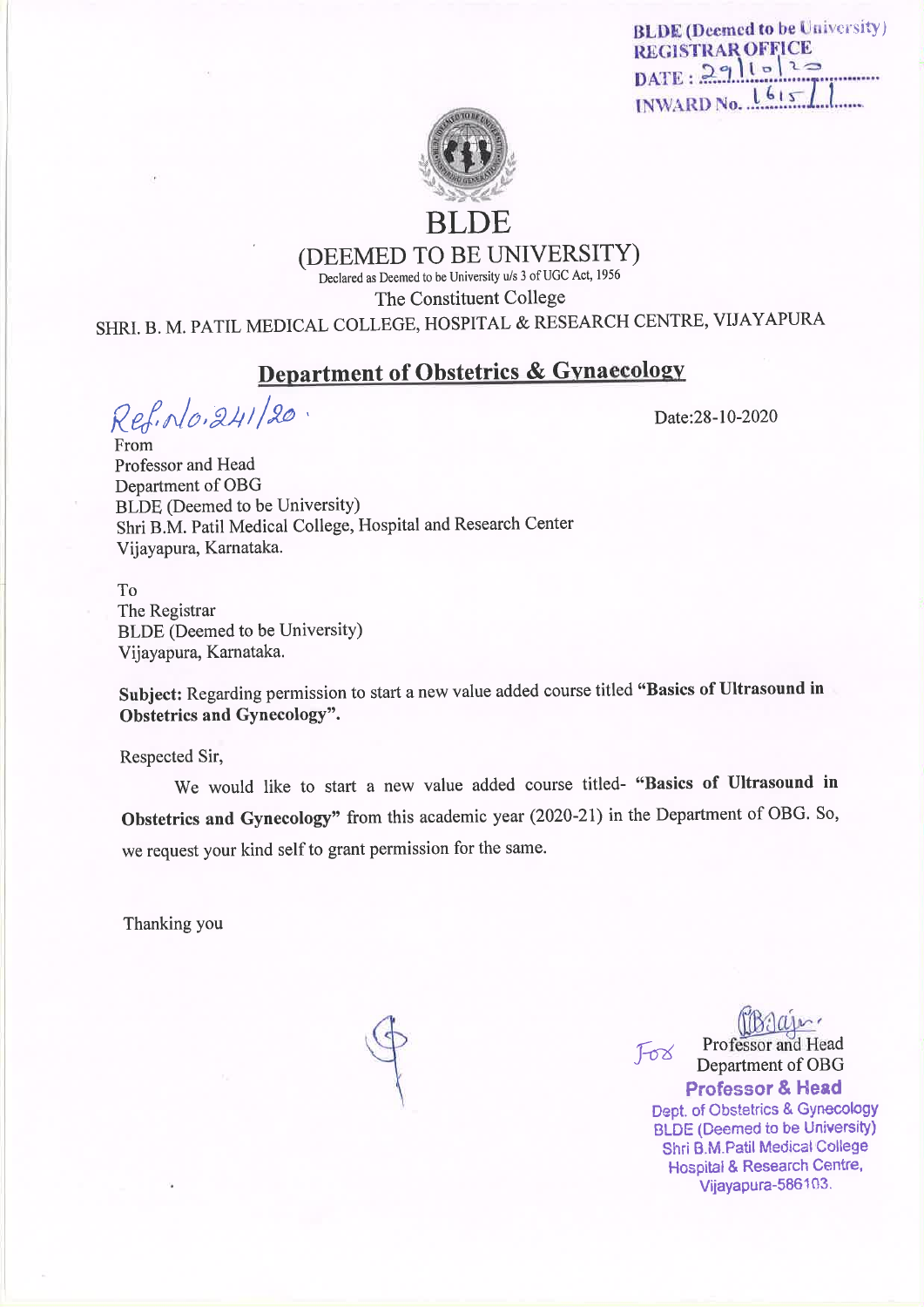

# **BLDE**

(DEEMED TO BE UNIVERSITY)

Declared as Deemed to be University u/s 3 of UGC Act, 1956

The Constituent College

SHRI. B. M. PATIL MEDICAL COLLEGE, HOSPITAL & RESEARCH CENTRE, VIJAYAPURA BLDE(DU)/REG/VAC/2020-21/1639 October 31, 2020

To. The Prof. and HOD Dept. of Obstetrics & Gynecology BLDE(DU)'s Shri B. M. Patil Medical College, Hospital and Research Centre, Vijayapura

Sub: Permission to start a new Value Added Course titled "Basics of ultrasound in Obstetrics & Gynecology" - Reg Ref: Your Letter No. 241/20

Sir,

With reference to the subject and letter cited above, I am to inform you that, you are hereby permitted to start a new Value Added Course titled "Basics of ultrasound in Obstetrics & Gynecology".

Further, you are informed to maintain the records as per the norms.

Thank You

**REGISTRAR** 

**REGISTRAR BLDE (Deemed to be University)** Vijayapura-586103. Karnataka.

Copy to:

- The Dean, Faculty of Medicine & Principal  $\bullet$
- The Dean, Faculty of Allied Health Sciences
- The Vice Principal (Academics)
- The Co-ordinator IQAC
- PS to the Hon'ble Vice-Chancellor  $\bullet$

Smt. Bangaramma Sajjan Campus, B. M. Patil Road (Sholapur Road), Vijayapura - 586103, Karnataka, India.